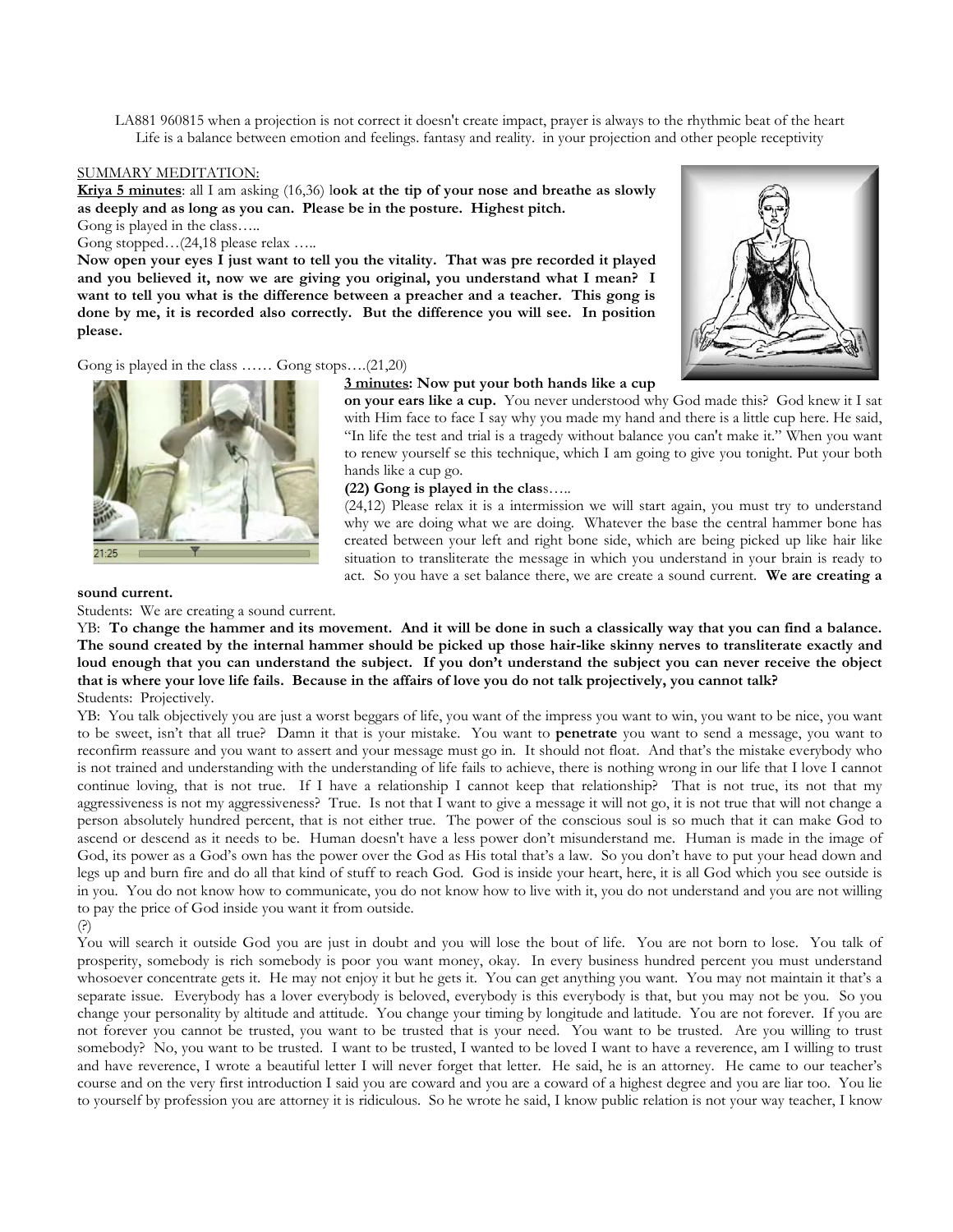you have to hit me hard but you said something it has gone to my heart. Because I don't want to waste time with him two hours or tell him this and that I am not standing in the court of law case, he came to meet and know what is wrong. Wrong is very simple we are all cowards we are all liars, we do not stand on what we believe and what we want and we do not project correctly. And when a projection is not correct it doesn't create impact and therefore, nobody trusts us. And this is how it is at time of Patanjali, it is not today at the time of Patanjali which is thousands year ago he gave Wahe Guru mantra, the manter of G O D God, he gave us a sound current first people do not know what a mantra is. The mental projective bounded return in which you project and it bounce back the energy. Mantra is not a religious practice, mantra doesn't belong to a religion. Laillah doesn't belong to Islam they picked it up. Donkey belongs to that who rides it, there is nothing to it. Hallelujah doesn't belong to Christian. Jehovah doesn't belong to Jews. Rama doesn't belong to Hindus not that there was a one God. This all pictorial nonsense. Mantra is a sound current of projection through which the psyche of the universe is sucked back. You must understand that. When somebody talk, call us on telephone we say Sat Nam, that confirms the identity right there and then we don't have to say anything. You say sometime buddy hello, L O and then speak for two hours person won't believe you. Ask him tape it yourself, listen to it you won't believe it. Mantra is not…. this religion and reality and all these whole nonsense is made to keep man going. It is not keep man achieving. Sat Nam is Sa Ta Na Ma these are five sounds, there are five tattvas through which we are made ether, Earth, air, water and fire. Some sound control and reverse back. What is a control? What is a reverse back? I say hey come here reverse back is the person should come here. Reverse back nahi the person should call back and say hey come here.

Nobody does like that. Or I say hey come here. The person say no I can't come. Either there will be an obedience or there will be rejection that is how this universe is. So when you put mantra out if energy doesn't come you are done finished. That's why your prayers are not answered because you do not know projection of the prayer. How you pray? God is over seventh sky or He is in Santiago.

# (Student's laughter)

Somewhere and you are praying to Him or to Her whatever the case is. If you are Buddhist or Chinese and (?) all this, actually prayer is to **prayer is always to the rhythmic beat of the heart. That is prayer.** Any prayer outside is waste of time and misleading religious practice. Prayer is not done to somebody, prayer does not work that's why mostly your prayers don't work. It is not your fault. You have never been told how to pray.

**2 minutes: Now please lock your hands and put it at navel point. For God sake do it correctly and push it in doesn't matter how your belly is, pull, you have got to do it. Pull it tight, lock it. These two sides must be locked and the navel point must be locked. Your chest will come chin in.**

**Put that humihum brahmham, and just recite the sound don't do the thing. You have nothing to do and within your two hands Mr. Gold gym pull your navel in that's all you have to, for your sake** I just want you to have an experience I am not trying to tell you what I am saying is right or wrong. I am giving you open judgment. Pull it tight and Siri Ved comes through we will have that tape. Watch out.

Tape is played in the class….

(Over the tape) **Tip of the tongue use it only. Pull the navel in. It is a four-stroke navel prayer, it's the prayer of the third chakra. Pull the navel and the hands. Hold, hold, hold, I am wasting my time. Look at this…hey that doesn't work, this is how it is, humihum brhamam… this is how you create the sound not with your booty, not with your this…face.** [Stop the sound 37,25] (Student's laughter)

You don't understand anything what should I do give you rebirth and then retrain you and wait for that? I am not going to come again to teach man, I had already trouble.

(Student's laughter)

Yeah. It is humihum brahmham pull it so hard like a hammer you have hands don't you? And you have your third chakra right, create sound from there,…

All right come on .

**4 minutes**: (37,59) Tape is played in the class….

(Over the tape) **Now you are doing it, from the navel.**

**Pull. Pull, pull. Now louder. That's it, that's it, that's it relax, relax, relax, relax**, (40,50)

**Kriya 24 minutes**

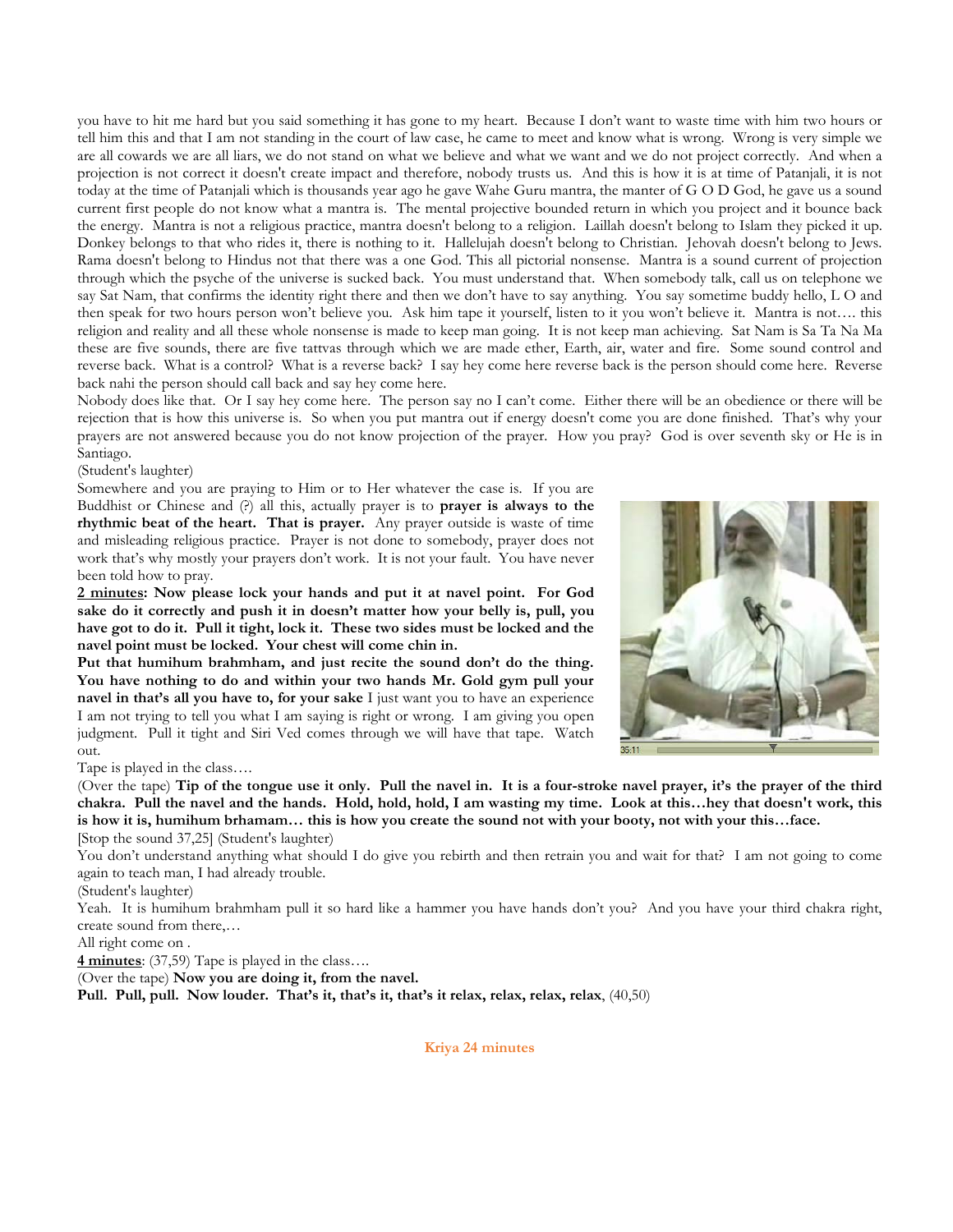## LECTURE

…Please sit down, hahahahah….

You have undertaken to come for a special situation normally life is a balance, life is a balance between emotion and feelings. Life is a balance in between fantasy and reality. And life is a balance in your projection and other people receptivity. We normally lose balance we want our way, so to escape from reality and to escape from our potential projection we decide when we are young and hot blooded to have extra experience. That is where drugs came in a very important role, so drugs came important role at young time and that was enough to mess you up and well after drugs you grew up little bit and the handicap, which you fell out of balance because you took high elevating drugs. You hallucinated yourself to any extent whether you were very polite or you were very harsh it doesn't make any difference, damage is damage. Anything which is stretched out when it is growing it cannot reverse back to its normal that's the law. I don't care what the people who take drugs talk about it, these are the facts. A person grows up to twentyseven years in his faculties and before twenty-seven years any drug, which hallucinates you or puts in defensive world you will never come back to the original that's the law of nature, it is not a yoga law. After twenty-seven you may feel yourself very extremely great and wonderful and stupidity is when you think you can put extra energy in you and it can be alcohol or it can be anything and it can be herbs God knows what. Poor rhino can give you a sexual this that I don't know who tells you what? But stupid is the man who feels that any stimulation outside shall not be paid by a balance body and body will reverse to its balance and shall go and touch that depression to extent that you are getting and you are suffering almost it is called white depression. White depression is a slow, steady depression through which you cannot act right. That is why we are average divorced bad relationship, it is not that we don't love each other, that is not true. Please misunderstand not, but you cannot maintain that status of love and progression of love. Love is fine, to fall in love is okay, love somebody is okay, but there need a progression projection of love, you can't maintain that, you can't doesn't matter who you are and doesn't matter what you say. You can't, because your mind does not have the progression capacity to work in itself, so once a while we turn to meditation. We do yoga, we do it rightful we try to improve ourself we try to become religious you know it doesn't work. Can't work, because you are not willing to admit the fundamental handicap, which you have caused to yourself. You don't have anybody as your enemy, you are your own enemy. So technically speaking when you live a situation like as things are and you create a situation as it is you must understand something more fundamental than anything, sometime you go to a height or you to go a ocean or you go to certain places you know you don't have balance. Your balance of the brain hemisphere is not controlled by you or by your ego, or your Ph.D., or your degrees or your work it is controlled by the inner ear. And inner ear when has a capacitated damage to the bone either on the left and right you are damaged forever and slight one hundredth millionth of a millimeter. One hundredth million or a millimeter if that is imbalance between two side bone it is the hammer bone it creates it you are done, you are cooked, that's your capacity total big machos, I am this I am that you are good for nothing you can't even think right. And you will go through a very heavy meditative depression to just survive. Body has a nature, body wants to live. It's a most wonderful body ever God could not make anything better than that, please understand It. If he could have he would have. God is not stupid he wants to be the best, but damage we do it and we don't understand we think oh just one puff….

I know one girl she said, "I just had one puff."

I said, "Well, have it."

And our president said, "He didn't inhale."

(Student's laughter)

Doesn't matter. You know it is not I am not sitting here as a legal authority I am sitting how you rape your spinal cord. Any stimulation, acceleration, direct or indirect to a human body put out of balance not a menstruation or food cycle or sleep cycle it takes away the out few out of the rhythm of the spinal fluid. Medical science in next five hundred years will start understanding the spinal fluid side the genetic cure or not cure the person can be young and old as that is it was known for years and it has got forgotten. They knew used to do anything, they used to tap the spinal fluid and from that they will understand mixing with certain herbs what comes out of it and the only diagnose man ever did for a disease which is called doctor was the saliva. Pull your tongue out and put your spit out on a paper that's all they did and there was no papers those days they used to use leaf of a banana. That was considered a way out. Technically speaking human body has its own resources to recover to recuperate, but one where it fails when it comes to structural defect. And those who feel those ecstasy and things and high rock and roll and all that they must be enjoying it, I understand that. But they cannot come back to, you need a high strong music. Fine with me I have nothing to worry about it, but where you are going? Few hour you can dance naked and you can jump around and you can do whatever you like you can do all that stuff, it is just like a friend of mine used to be he used to enjoy food so he ordered gourmet food. Thirty-sixth (?) bahbah-bah whole thing and he will eat very little, precisely. You will never see him for four days, you can see him in hospital. That very night he will start vomiting, body will start reacting, he will go nuts. He will recover in three four months again the same thing. I have to eat one day he said.

I said, "Do one thing go to hospital first, don't embarrass us, we are your friends, go to hospital first eat, so you can empty the room and doctors in ten minutes there vomits you out that's the only way you can do, because food reacts. Your only authorized to eat one little food and that is cabbage, you digest nothing.

"Oh I am suffering."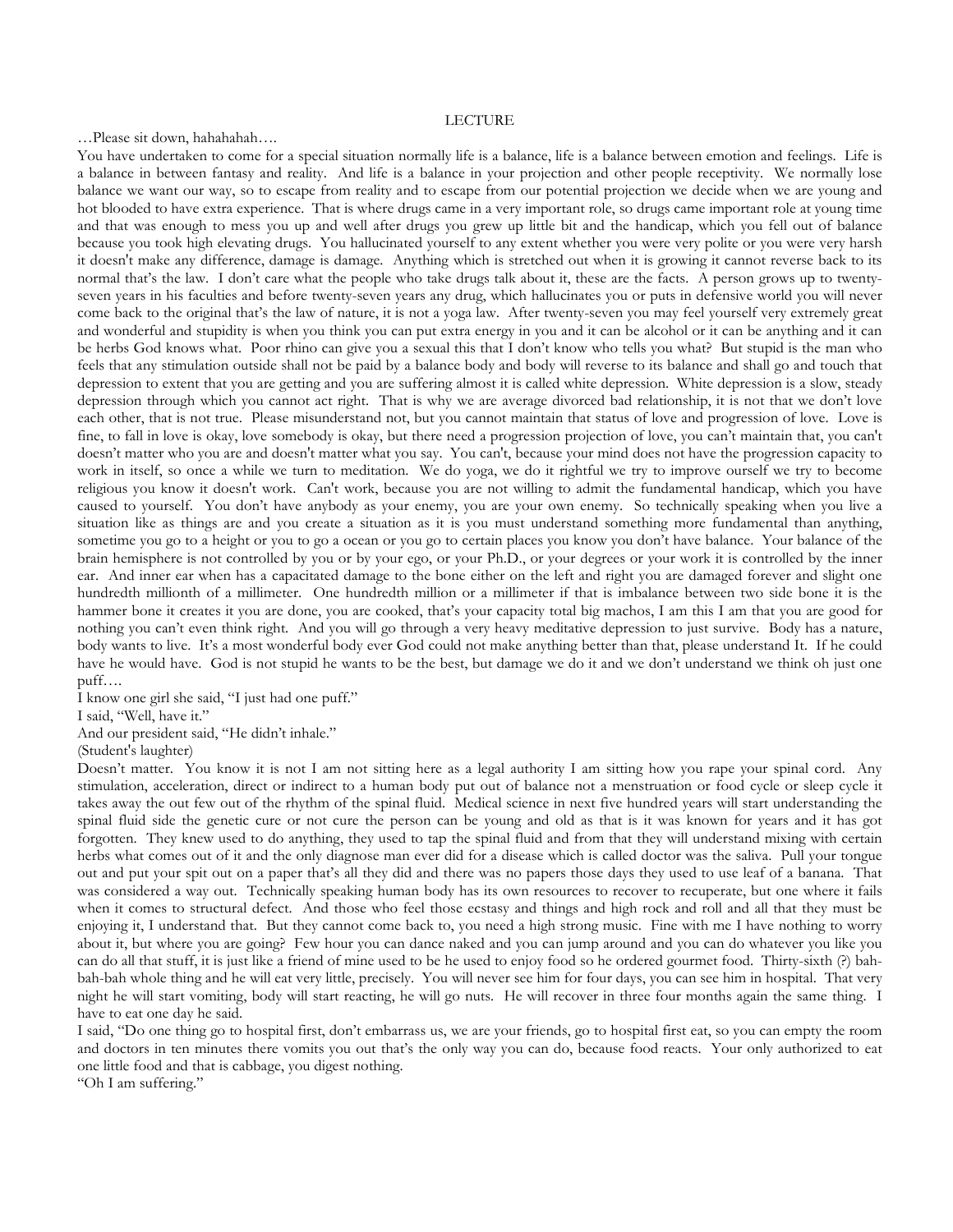I said, "You do it everything eat rotten oh dude now pay for it. Sometime body and its organs have independent. Medically you do not understand one thing, you have glandular system, glands are the guardian of health they secrete they make the chemistry of the blood, that blood if the capillaries are open goes back to your all organs and keeps you healthy. And when you are bleeding somebody said, you can't keep on eating vitamins and you will be safe."

So these two classes I decided to teach to give you a balance. You don't have to do anything, simply you **have to look at the tip of your nose and breathe as long and as slow you can**, it's a matter of cooperation. If you don't you have already paid and I am not going to get penny out of it and I lose nothing. You will miss an opportunity. That was the purpose of staying here to give you two classes, one today and tomorrow. Is that understood?

Students: Yes sir.

YB: Come on you don't learn with me from last twenty-seven years to speak from the navel point, how you speak. Now let me say, yes sir, yes sir, what is this yes sir?

(Student's laughter)

What are you? What are you? What do you think you are? You do not know how to say yes sir, we shall go to the head and heart at the same time. Put your hand on your navel point, put learn how to speak and press and say yes sir.

Students: Yes sir.

YB: You know it.

(Student's laughter)

Never speak which does not penetrate to the other persons psyche, never tie (?) this talk doesn't mean anything, nobody knows who you are, what you are saying and half people understand. If the balance of the central bone of the inner ear is not rhythmic whatever you is not communicated, period. You must learn from the navel and with the lips you don't know that. You know that? You don't know that. In my special subject I am Ph.D., in psychology of communication. I am always at your service, speak that way. Students: I am always at your service.

YB: See how good you feel and how somebody feels, feels. Majority of the time eighty percent you speak other person doesn't understand. Eighty percent, somebody was telling his wife, whole night he loves her. He made love to her, he did every damn thing which is on the Earth.

Next morning she said, "May I ask you one thing?"

He said, "What?"

She said, "What were you saying last night?"

(Student's laughter)

A man wanted to commit suicide, he called me, he said, "This happened."

I said, "Well, you were giving her a lunch talk, what should I do now?"

He said, "She is going to ask that question again in an hour or so."

I said, "Yes. Just tell her oh I, oh my life love you."

He said, "I will look nuts."

He was chief executive officer of a great company.

I said, "You don't want a divorce do it, if you want a divorce you have it."

So when in an hour she said, "John I really want to know what you were doing last night? I didn't hear a one thing."

So he did that what he was told to do.

So she said, "Oh my God first time."

He said, "Yeah first time."

(Student's laughter)

She understood because he didn't know how to speak from navel so he just yelled her in a way and that woman has never heard him speaking even which is this is how speak John. Should I tell you how John speaks? Yeah (?) I understand that things are ways are on, I think what I am telling you is (?)

His all executives used to pray God give him a voice to speak because they have to do.

(Student's laughter)

Some people have one problem, the problem is not who you are, what you are, why you are what you are, problem is how you speak or how you talk or how you communicate.

Tonight is the **gong** night, time is not the criteria that's why I came late and tomorrow I may not even appear.

(Student's laughter)

Doesn't matter. **So technically speaking we are going to experiment today what we are going to do tonight is already a situation we have already figured it all out and we will give you a essence we change the rhythm and biorhythm of the sound and we put certain pressures as we choose to see how you respond through your aura,** because you can lie, the aura can't and we can totally read it correctly how much is the depth in which we are. In two days to take away the damage of centuries is impossible, it is sometime that is why we are called professionally experts. That's why we are teachers, we have that moral duty and ethical capacity of a social structure that through our experience and knowledge we can give people a new start and that's the night tonight. I hope you will cooperate. Whatever you are and whatever your karma is it is not my discussion and whatever your sensual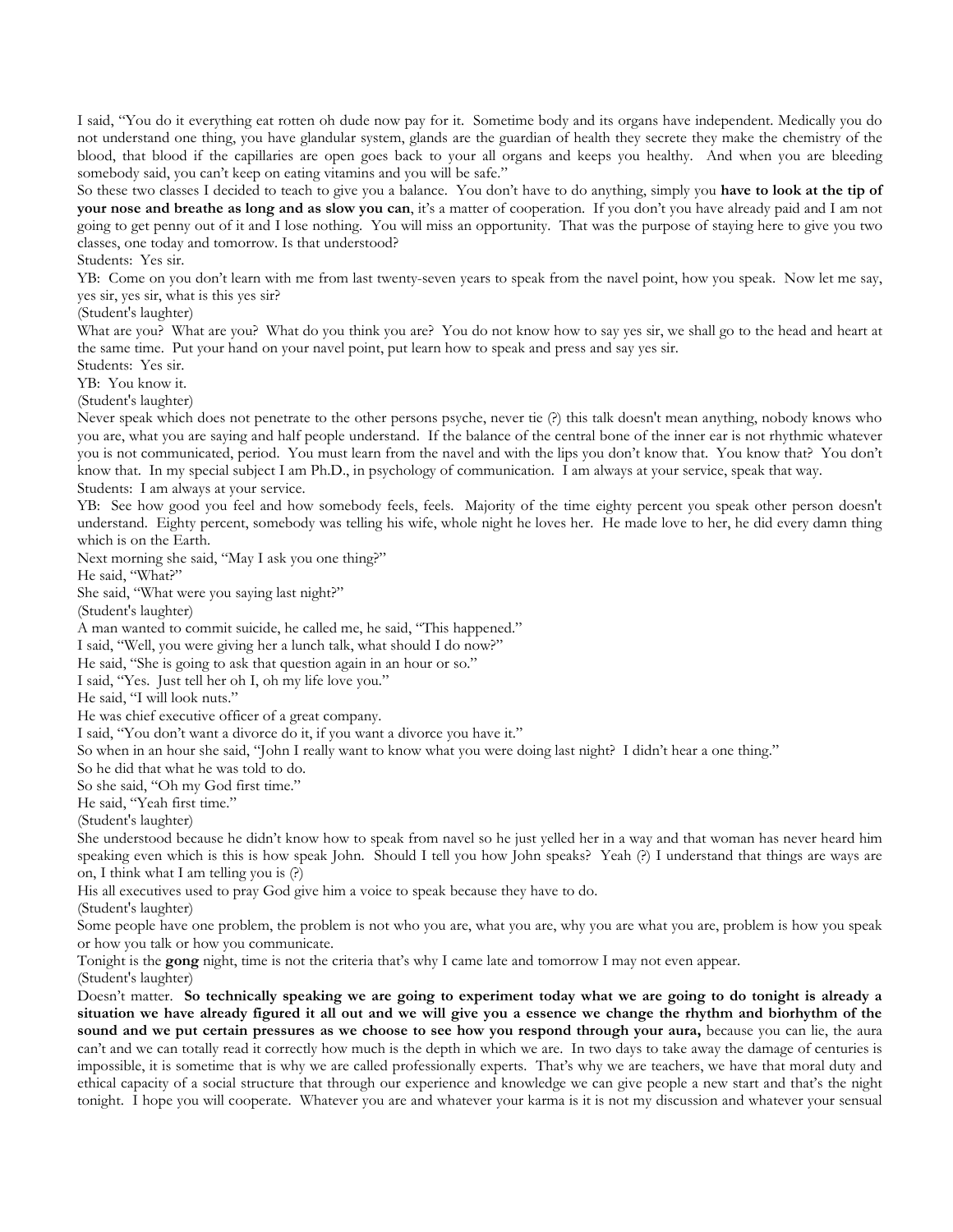and sexual and personal habits that s not my asking, all I am asking (16,36) l**ook at the tip of your nose and breathe as slowly as deeply and as long as you can. Please be in the posture. Highest pitch.**



Gong is played in the class…..

Gong stopped...(24,18 please relax .....

**Now open your eyes I just want to tell you the vitality. That was pre recorded it played and you believed it, now we are giving you original, you understand what I mean? I want to tell you what is the difference between a preacher and a teacher. This gong is done by me, it is recorded also correctly. But the difference you will see. In position please.**

Gong is played in the class …… Gong stops….(21,20) **Now put your both hands like a cup on your ears**  like a cup. You never understood why God made this?

God knew it I sat with Him face to face I say why you made my hand and there is a little cup here. He said, "In life the test and trial is a tragedy without balance you can't make it." When you want to renew yourself se this technique, which I am going to give you tonight. Put your both hands like a cup go.



## **(22) Gong is played in the clas**s…..

(24,12) Please relax it is a intermission we will start again, you must try to understand why we are doing what we are doing. Whatever the base the central hammer bone has created

between your left and right bone side, which are being picked up like hair like situation to transliterate the message in which you understand in your brain is ready to act. So you have a set balance there, we are create a sound current. **We are creating a sound current.**

Students: We are creating a sound current.

YB: **To change the hammer and its movement. And it will be done in such a classically way that you can find a balance. The sound created by the internal hammer should be picked up those hair-like skinny nerves to transliterate exactly and**  loud enough that you can understand the subject. If you don't understand the subject you can never receive the object **that is where your love life fails. Because in the affairs of love you do not talk projectively, you cannot talk?** Students: Projectively.

YB: You talk objectively you are just a worst beggars of life, you want of the impress you want to win, you want to be nice, you want to be sweet, isn't that all true? Damn it that is your mistake. You want to **penetrate** you want to send a message, you want to reconfirm reassure and you want to assert and your message must go in. It should not float. And that's the mistake everybody who is not trained and understanding with the understanding of life fails to achieve, there is nothing wrong in our life that I love I cannot continue loving, that is not true. If I have a relationship I cannot keep that relationship? That is not true, its not that my aggressiveness is not my aggressiveness? True. Is not that I want to give a message it will not go, it is not true that will not change a person absolutely hundred percent, that is not either true. The power of the conscious soul is so much that it can make God to ascend or descend as it needs to be. Human doesn't have a less power don't misunderstand me. Human is made in the image of God, its power as a God's own has the power over the God as His total that's a law. So you don't have to put your head down and legs up and burn fire and do all that kind of stuff to reach God. God is inside your heart, here, it is all God which you see outside is in you. You do not know how to communicate, you do not know how to live with it, you do not understand and you are not willing to pay the price of God inside you want it from outside.

(?)

You will search it outside God you are just in doubt and you will lose the bout of life. You are not born to lose. You talk of prosperity, somebody is rich somebody is poor you want money, okay. In every business hundred percent you must understand whosoever concentrate gets it. He may not enjoy it but he gets it. You can get anything you want. You may not maintain it that's a separate issue. Everybody has a lover everybody is beloved, everybody is this everybody is that, but you may not be you. So you change your personality by altitude and attitude. You change your timing by longitude and latitude. You are not forever. If you are not forever you cannot be trusted, you want to be trusted that is your need. You want to be trusted. Are you willing to trust somebody? No, you want to be trusted. I want to be trusted, I wanted to be loved I want to have a reverence, am I willing to trust and have reverence, I wrote a beautiful letter I will never forget that letter. He said, he is an attorney. He came to our teacher's course and on the very first introduction I said you are coward and you are a coward of a highest degree and you are liar too. You lie to yourself by profession you are attorney it is ridiculous. So he wrote he said, I know public relation is not your way teacher, I know you have to hit me hard but you said something it has gone to my heart. Because I don't want to waste time with him two hours or tell him this and that I am not standing in the court of law case, he came to meet and know what is wrong. Wrong is very simple we are all cowards we are all liars, we do not stand on what we believe and what we want and we do not project correctly. And when a projection is not correct it doesn't create impact and therefore, nobody trusts us. And this is how it is at time of Patanjali, it is not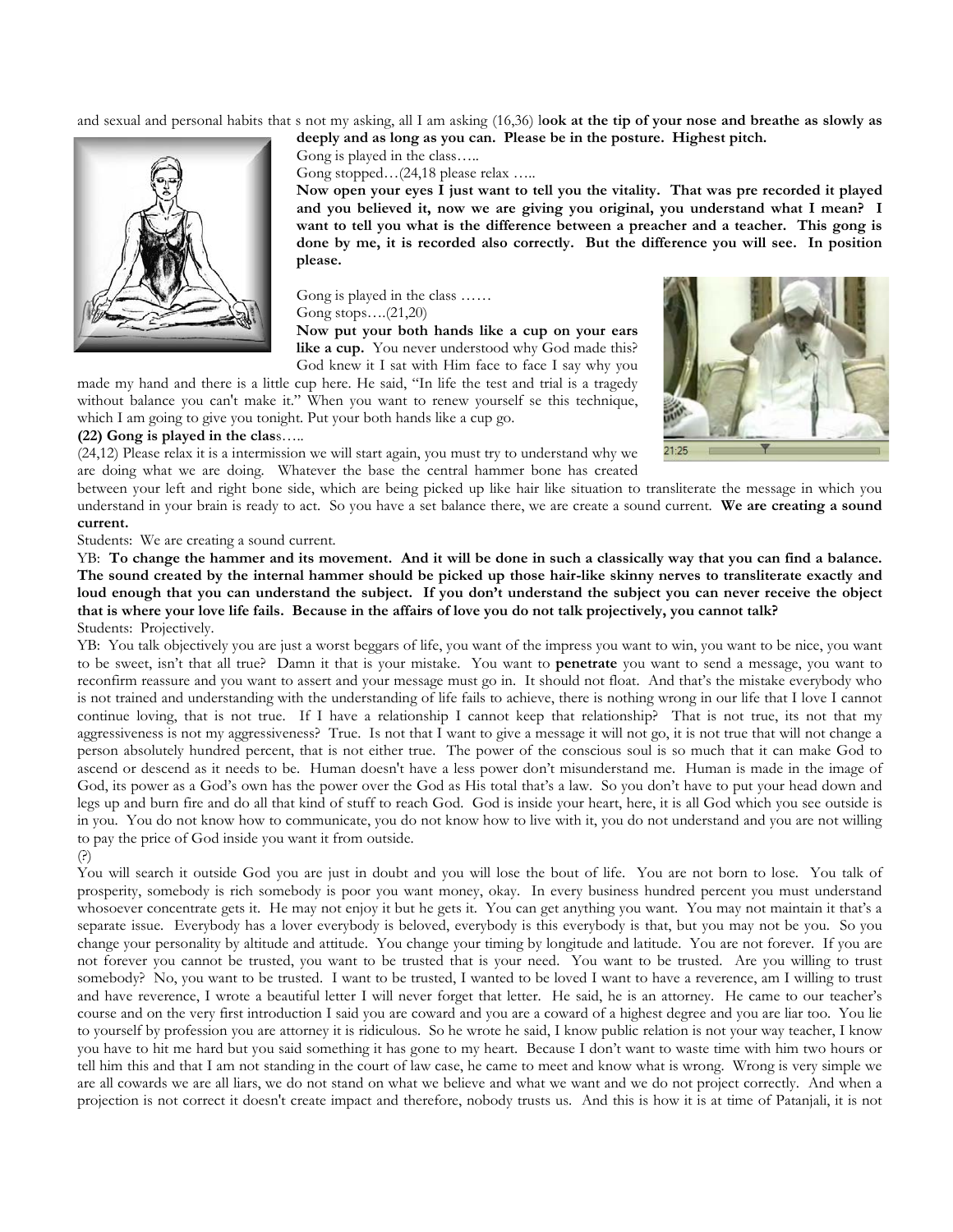today at the time of Patanjali which is thousands year ago he gave Wahe Guru mantra, the manter of G O D God, he gave us a sound current first people do not know what a mantra is. The mental projective bounded return in which you project and it bounce back the energy. Mantra is not a religious practice, mantra doesn't belong to a religion. Laillah doesn't belong to Islam they picked it up. Donkey belongs to that who rides it, there is nothing to it. Hallelujah doesn't belong to Christian. Jehovah doesn't belong to Jews. Rama doesn't belong to Hindus not that there was a one God. This all pictorial nonsense. Mantra is a sound current of projection through which the psyche of the universe is sucked back. You must understand that. When somebody talk, call us on telephone we say Sat Nam, that confirms the identity right there and then we don't have to say anything. You say sometime buddy hello, L O and then speak for two hours person won't believe you. Ask him tape it yourself, listen to it you won't believe it. Mantra is not…. this religion and reality and all these whole nonsense is made to keep man going. It is not keep man achieving. Sat Nam is Sa Ta Na Ma these are five sounds, there are five tattvas through which we are made ether, Earth, air, water and fire. Some sound control and reverse back. What is a control? What is a reverse back? I say hey come here reverse back is the person should come here. Reverse back nahi the person should call back and say hey come here.

Nobody does like that. Or I say hey come here. The person say no I can't come. Either there will be an obedience or there will be rejection that is how this universe is. So when you put mantra out if energy doesn't come you are done finished. That's why your prayers are not answered because you do not know projection of the prayer. How you pray? God is over seventh sky or He is in Santiago.

(Student's laughter)

Somewhere and you are praying to Him or to Her whatever the case is. If you are Buddhist or Chinese and (?) all this, actually prayer is to **prayer is always to the rhythmic beat of the heart. That is prayer.** Any prayer outside is waste of time and misleading religious practice. Prayer is not done to somebody, prayer does not work that's why mostly your prayers don't work. It is not your fault. You have never been told how to pray. **Now please lock your hands and put it at navel point. For God sake do it correctly and push it in doesn't matter how your belly is, pull, you have got to do it. Pull it tight, lock it. These two sides must be locked and the navel point must be locked. Your chest will come chin in.**

**Put that humihum brahmham, and just recite the sound don't do the thing. You have nothing to do and within your two hands Mr. Gold gym pull your navel in that's all you have to, for your sake** I just want you to have an experience I am not trying to tell you what I am saying is right or wrong. I am giving you open judgment. Pull it tight and Siri Ved comes through we will have that tape. Watch out.



Tape is played in the class….

(Over the tape) **Tip of the tongue use it only. Pull the navel in. It is a four-**

**stroke navel prayer, it's the prayer of the third chakra. Pull the navel and the hands. Hold, hold, hold, I am wasting my time. Look at this…hey that doesn't work, this is how it is, humihum brhamam… this is how you create the sound not with your booty, not with your this…face.**

[Stop the sound 37,25] (Student's laughter)

You don't understand anything what should I do give you rebirth and then retrain you and wait for that? I am not going to come again to teach man, I had already trouble.

(Student's laughter)

Yeah. It is humihum brahmham pull it so hard like a hammer you have hands don't you? And you have your third chakra right, create sound from there,…

All right come on .

(37,59) Tape is played in the class….

(Over the tape) **Now you are doing it, from the navel.**

**Pull. Pull, pull. Now louder. That's it, that's it, that's it relax, relax, relax, relax**, (40,50) I just want to show you with a gong as you strike the gong it sends the waves or you throw a stone into the water it sends the waves, exactly this is what you do and this is navel point, this is your original pure energy with center. You lived with it, grew with it and it was when you didn't have breath of life, still old that status. So you want to be young? Yeah, you want energy packet? Even somebody give you where thousands dollar you will buy it, you are struggling too much wasting your money. It is like an old snake thing I'll think. **Make your both hands like full cup**, put it in navel point and with this one create the sound right from here, humihum brhamam, humihum brhamam, entire nervous system will glare up, flare up, glow. You will achieve what you have come here to achieve for. You have to work, I don't have to work. But once you can experience then you will trust it, then you will enjoy it, then you will do it, my God then you want to be young, powerful, alert, smart (?). It's a different beauty, which you don't have, have beauty and this and that you know all that nonsense there is a beauty of your presence. There is a beauty of your radiation. You radiate and that radiation of your psyche reaches and communicates who you are. There are some faces you look at them, you say wow. There are some people you say ah.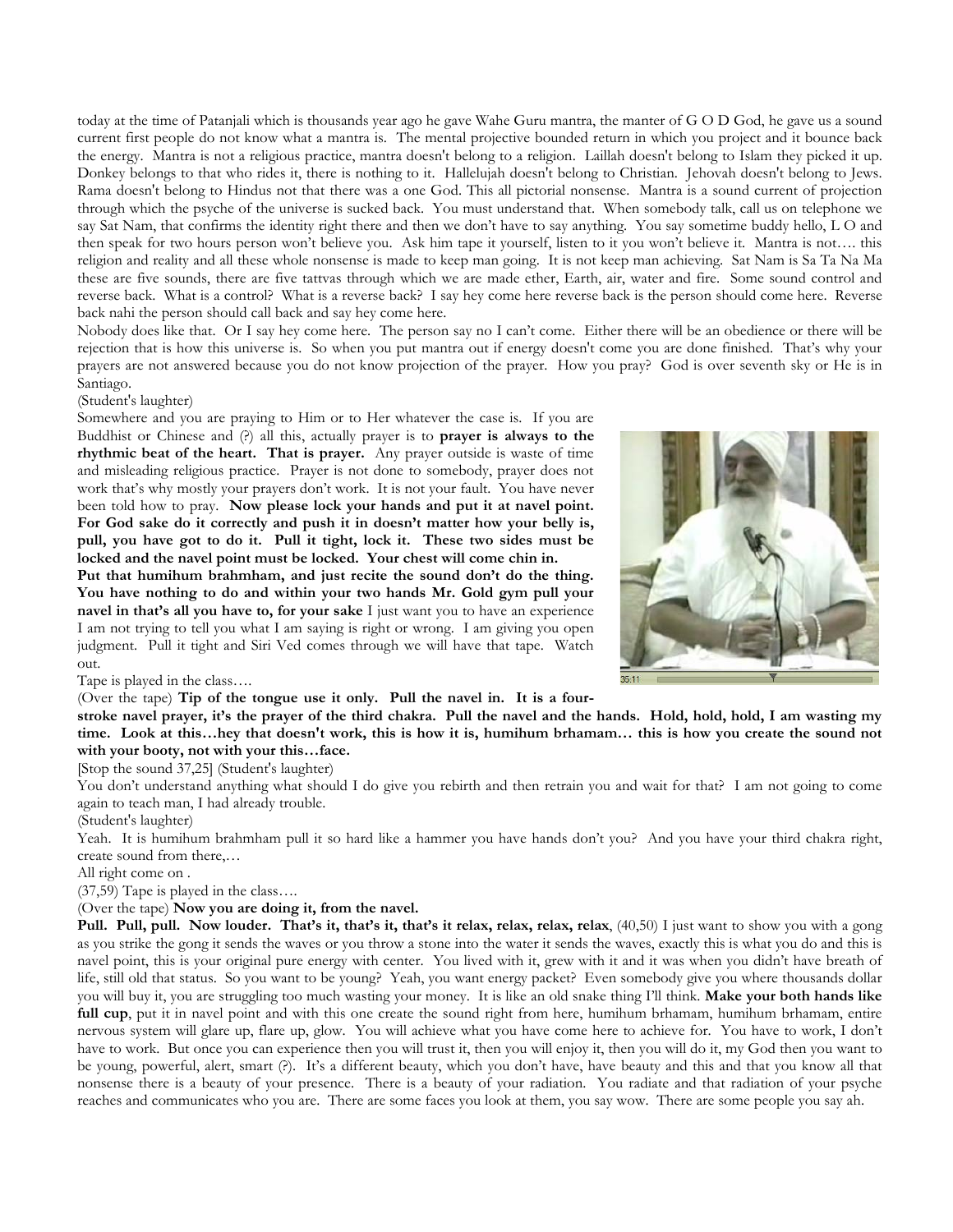(Student's laughter)

Wow and ah. Same thing.

You think by lying and talking and doing things you can make it? Ah you can't. You only lie when you cannot face. You only lie when you don't have grace. What happens? You lose the race. You have to lie to person once. Once only you will pay up for it rest of the life. Person will never ever trust you. He say yeah, yeah I understand now you have become angel and you can show the wings see I have wings. The person says is that glued?

(Student's laughter)

You do not know price you pay for lying to another person, you do not know price you pay for stimulating other person, you do not know price you pay of misleading another person. You pay the most heavy price. In the universe of that person you do not exist ever to be trusted. Person may not say it, some people (?) let you know about it.

I was talking few days to somebody and somebody said, "Am I a good student?"

I said, "No, you should have two years ago you are hanging in there for nothing."

He said, "Why you said Yogiji when I see you when you are leaving?"

I said, "That is the ultimate end, you are dead wood. Neither you are growing nor you are dying so better leave."

"I am not leaving."

I said, "I am not saying don't leave hang in there."

Because when a person stop progressing and projection becomes negative and identity of personality come before generality and totality of the universe person is dead, finished doesn't make sense. Then you take shelter behind it is religion, it is this God, it is money it is power forget it. All that doesn't matter if you cannot open somebody's heart and somebody cannot touch your heart game is over folks. There is no religion there is no God it's a matter of heart. The art is to speak from heart, not from head. When you speak from head you are dead. Is that clear? You think you are very clever and you spin it all here and it doesn't matter. You have to speak from your head once you will never be in a position to reach the heart of another person forever. You are willing to take risk go ahead. Have fun. Your games will be not your name and your games will bring you shame in the eyes of the one who saw you playing it. So understand life as a reality and every moment of it. Now make the cups of your

Now make the cups of your and you have to pull the navel now by your own force and you will chant as we are playing. Ready, go. Tape is played in the class….

(Over the tape) And listen to it too. Pull the navel.

Inhale relax.

I think it is enough for the day rest we will take care tomorrow. It is not good to become saints overnight.

(Student's laughter)

It is always better to go slowly and gradually because path of infinity is a path of life, life never dies, you should be sitting here I am just talking. Your (?) does not keep your head together hurry up. Sing.

(Student's laughter)

What my watch did something wrong you hit it?

(Student's laughter)

That was my agreement, you might have to say last words you start singing.

The class sings: May the long tine sunshine upon you....

YB: As a special treat tonight I'll ask Krishna to sing you are my love oh lord and luckily she is unfortunately attended the class.

Student: (….)

YB: Be here. Student: (….)

YB: Pardon what? Pardon who? Look at her ah with the shawls (?) that is it. This is the words of Nanak translated in English being sung by Krishna and I love them. Okay.

Student: Yes sir.

The student sings….

These were words by Siri Singh Sahib at summer solstice….

Music is played in the class….

(Student's laughter)

(Students' clapping)

YB: I understand you are not coming on this birthday and singing, is that…

Students: No sir.

YB: He is coming, you are singing with him. (?).

Student: (….)

YB: Who?

Student: (….)

YB: Oh we have changed the personality?

Student: (….)